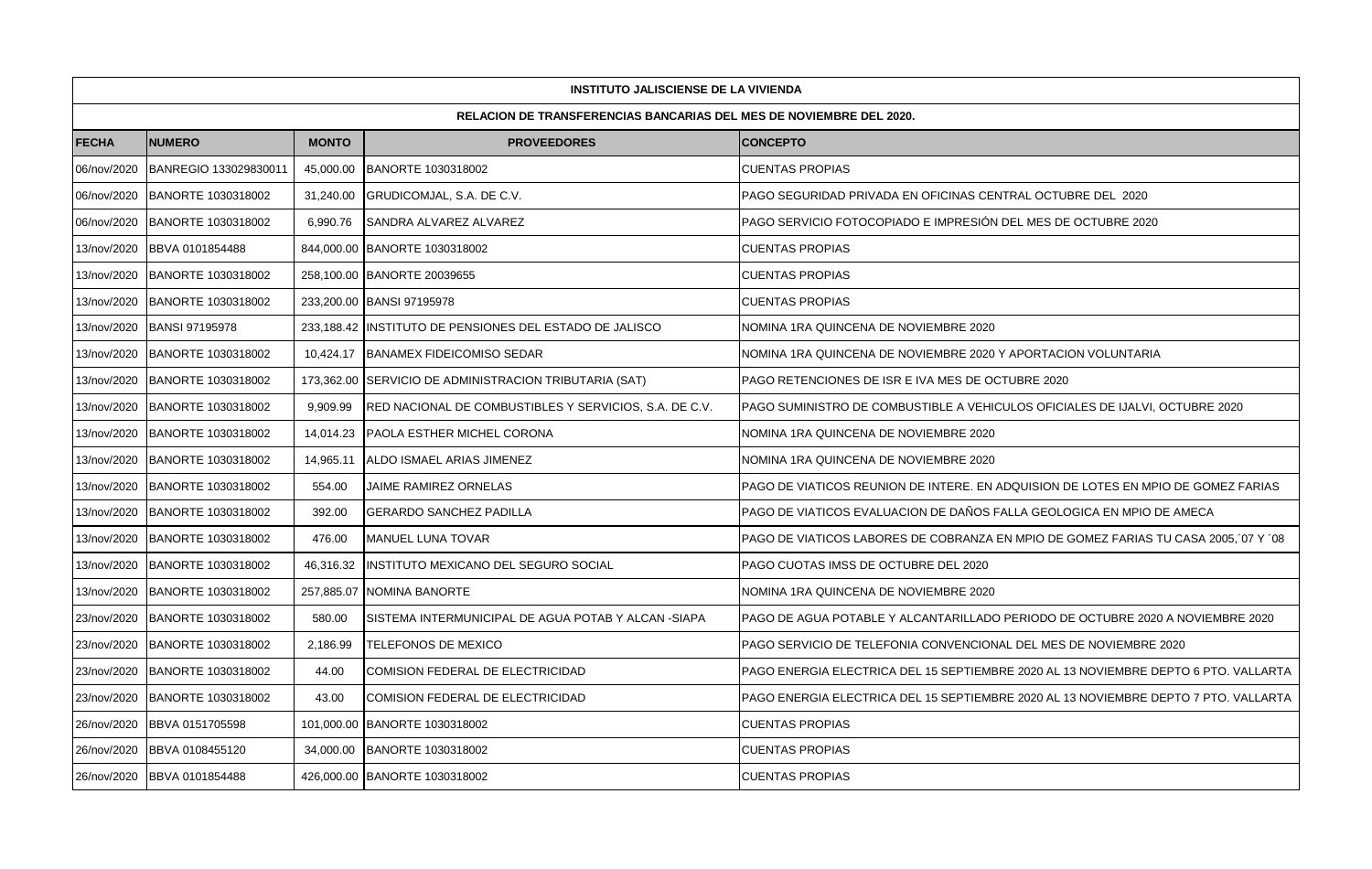| 26/nov/2020 BANORTE 1030318002 |           | 261,500.00 BANORTE 20039655                              | <b>CUENTAS PROPIAS</b>                                           |
|--------------------------------|-----------|----------------------------------------------------------|------------------------------------------------------------------|
| 26/nov/2020 BANORTE 1030318002 |           | 231,250.00 BANSI 97195978                                | ICUENTAS PROPIAS                                                 |
| 26/nov/2020 BANORTE 1030318002 |           | 59,986.01   TOKA INTERNACIONAL (VALES DE DESPENSA)       | VALES DE DESPENSA DE NOVIEMBRE 2020                              |
| 26/nov/2020 BANORTE 1030318002 |           | 10,424.17   BANAMEX FIDEICOMISO SEDAR                    | NOMINA 2DA QUINCENA DE NOVIEMBRE 2020 Y APORTACION VOLUNTARIA    |
| 26/nov/2020 BANORTE 1030318002 |           | 14.014.23 PAOLA ESTHER MICHEL CORONA                     | NOMINA 2DA QUINCENA DE NOVIEMBRE 2020                            |
| 26/nov/2020 BANORTE 1030318002 | 14,965.11 | IALDO ISMAEL ARIAS JIMENEZ                               | NOMINA 2DA QUINCENA DE NOVIEMBRE 2020                            |
| 26/nov/2020 BANORTE 20039655   |           | 261,079.97 NOMINA BANORTE                                | NOMINA 2DA QUINCENA DE NOVIEMBRE 2020                            |
| 26/nov/2020 BANORTE 1030318002 | 4,645.23  | AXTEL, SAB DE CV                                         | PAGO SERVICIOS DE TELEFONIA EMPRESARIAL NOVIEMBRE-DICIEMBRE 2020 |
| 26/nov/2020 BANORTE 1030318002 | 1,902.40  | IJUAN CARLOS HERRERA GARCIA                              | MANTENIMIENTO VEHICULAR FORD FOCUS JGR-4901                      |
| 26/nov/2020 BANORTE 1030318002 | 7,282.48  | IJUAN CARLOS HERRERA GARCIA                              | MANTENIMIENTO VEHICULAR FORD FOCUS JGR-4897                      |
| 26/nov/2020 BANSI 97195978     |           | 231,201.08 IINSTITUTO DE PENSIONES DEL ESTADO DE JALISCO | NOMINA 2DA QUINCENA DE NOVIEMBRE 2020                            |
| 27/nov/2020 BANORTE 1030318002 | 6,066.07  | <b>SANDRA ALVAREZ ALVAREZ</b>                            | PAGO SERVICIO FOTOCOPIADO E IMPRESIÓN DEL MES DE NOVIEMBRE 2020  |